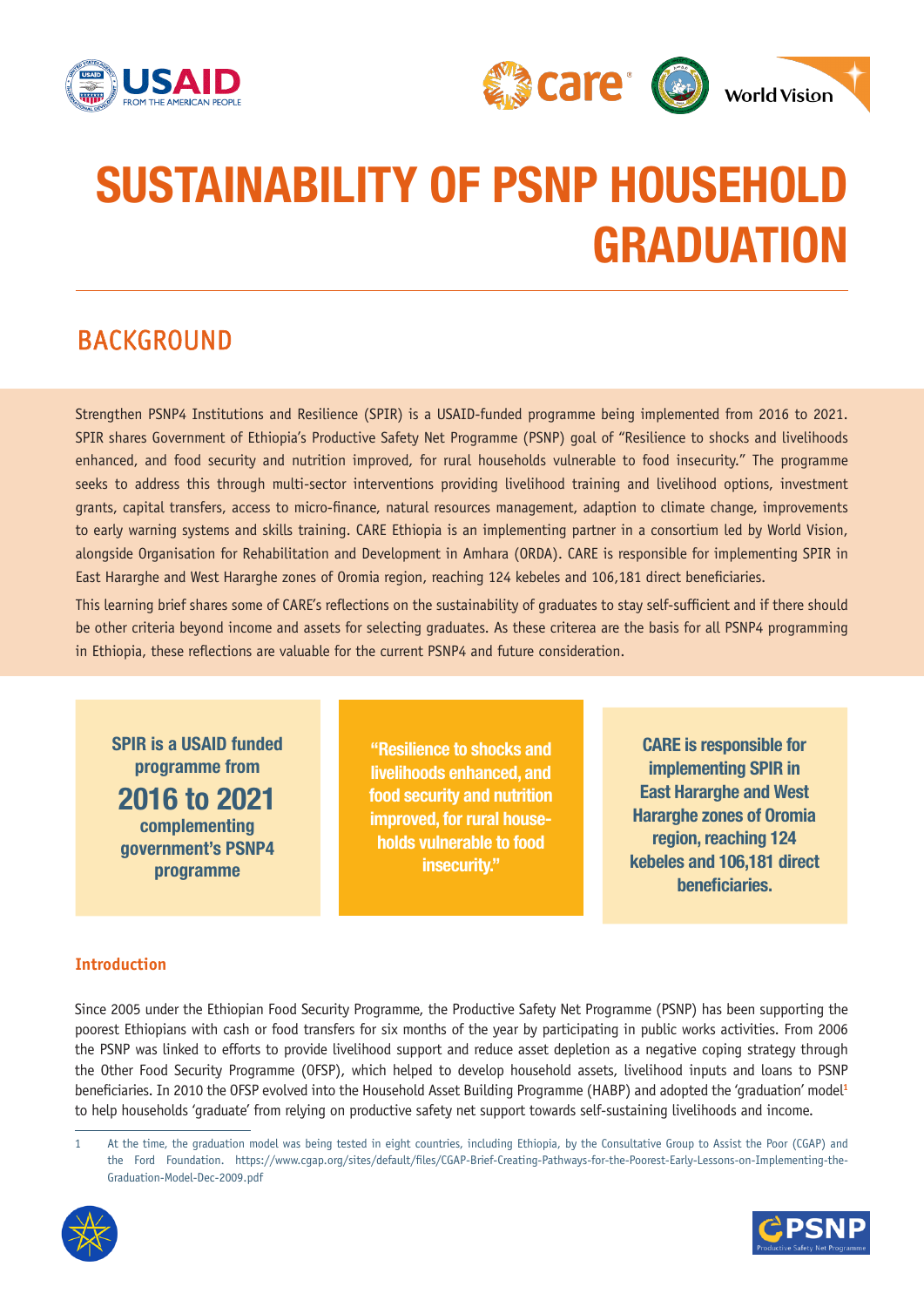# **The key elements of the graduation model are: Targeting**

Working with the community, selecting the ultra-poor households to include in PSNP.

#### Consumption Support

Providing regular cash or food transfers to ensure households can meet their basic needs (through PSNP transfers). This removes the annual struggle for survival and allows time and financial space for ultra-poor households to invest in expanding livelihood activities.

#### **Savings**

Helping households to build up savings as a buffer for difficult periods and for leveraging micro-finance.

#### Skills training

Technical and entrepreneurial training on livelihood and income-generating activities, business skills, marketing, financial literacy, etc. to help increase their ability to be successful in their livelihoods.

#### Livelihood transfer

Providing a subsidised asset or cash transfer to the household to help kick-start an economic activity.

The basis of the graduation model is to provide the poorest households with financial stability while enabling them to take small risks to increase their income generating capacity and diversify their livelihoods. "Graduation" within PSNP refers to: "A household has graduated from PSNP when, the absence of receiving transfers, a household can meet its food needs for all 12 months and is able to withstand modest shocks." In other words, they no longer require social safety net assistance-a household has the income security, stability and increased assets and wealth to be self-reliant.

Criteria are set by each region in Ethiopia to determine when a household can graduate and no longer requires PSNP support based on the above definition. Every local administration sets its own assessment criteria for graduation, as wealth measurement is relative and not uniform throughout all regions. Different livelihood zones**<sup>2</sup>** , differences in the wider enabling factors required to restore depleted assets (e.g. regulatory systems, market systems, resource ownership, e.t.c) and different market values of the same assets in different areas mean that what is required to meet food needs for 12 months can differ greatly between regions. The Programme Implementation Manual (PIM) provided by the Ethiopian government for implementing PSNP states that the key criteria should be that "households achieve food sufficiency in the absence of external support." Sample indicators are in relation to the productive assets (e.g. number of ox or

chickens owned), the value of those assets (e.g. assets worth >10,000 Birr), non-productive assets (e.g. iron sheet roofing on the home), annual earnings (e.g. 9000 Birr / year).

Each year, woreda officials assess whether any PSNP beneficiaries have achieved the required food security status to graduate. These assessments were to be undertaken through a combination of a Graduation Prediction System (GPS)**<sup>3</sup>** and wealth ranking conducted at the community level by a Community Food Security Task Force to identify potential graduates.**<sup>4</sup>** In March 2019 the Government of Ethiopia Ministry of Agriculture produced a PSNP Graduation Guidance Note to help implementers, including woreda and kebele level officials, better understand and implement the graduation process. As the GPS system was not actively functioning, the guidance note recommends using Household Economy Analysis**<sup>5</sup>** (HEA) to assess household food self-sufficiency and determine graduation targets based on a graduation threshold (the cost of meeting minimum food and livelihood costs in an average year, but also includes a buffer for people to cope with some loss of income in a bad year). Community level wealth ranking exercises are then conducted by kebele and woreda officials to identify the specific households that have access to the productive assets and total income that meet or exceed the graduation threshold.

Example targets from the woredas where CARE delivers SPIR are Germechis woreda which is expecting 329 households to graduate in 2020 and Chiro woreda is estimating 390 to graduate. There is strong emphasis in the PIM on avoiding premature graduation, reinforcing that households should be deemed ready to graduate based on the graduation criteria and not on meeting targets, and forbidding urging households to 'self-graduate' in order to meet targets.

However, even as people are graduating based on woredalevel agreed criteria and significant increases in their income and food security, some people graduate and are still at risk of needing consumption support. There are some graduates from the earlier phases of PSNP who require emergency assistance through the Joint Emergency Operations Program (JEOP) due to food insecurity in years with poor harvests.**<sup>6</sup>**

<sup>2</sup> A livelihood zone is an area which has similar agro-ecology and production patterns and where the population follows common livelihood strategies and have comparable access to markets. Woredas can have two or three livelihood zones marked by different altitudes, varying levels of rainfall, different cropping patterns, and greater or lesser dependence on livestock. Productive Safety Net Programme Phase IV Programme Implementation Manual. Version 1.1, September 2016. Ministry of Agriculture, Government of Ethiopia

<sup>3</sup> The GPS is an analytical tool to support the assessment of likely graduation rates for a woreda – it does not identify graduate households, but simply predicts the likely graduation rate within a particular livelihood zone..

<sup>4</sup> Productive Safety Net Programme Phase IV Programme Implementation Manual. Version 1.0, December 2014. Ministry of Agriculture, Government of Ethiopia. https://www.usaid.gov/sites/default/files/ documents/1866/psnp\_iv\_programme\_implementation\_manual\_14\_ dec\_14.pdf . An updated PIM (Version 1.1) was released in September 2016.

<sup>5</sup> The Household Economy Analysis is a livelihoods-based framework designed to provide a clear and accurate representation of the inside workings of household livelihoods systems at different levels of a wealth continuum, and the connections between these livelihoods and the wider economy. Food Economy Group, 2015. http:// foodeconomy.com/wp-content/uploads/2015/09/HEA-Guide-for-Programme-Policy-Makers.pdf

<sup>6</sup> The Joint Emergency Operations Program, an NGO consortium of which CARE is a member, provides humanitarian assistance during emergency periods in Ethiopia. It is activated, in close collaboration with the Government of Ethiopia, when chronic food insecurity is exacerbated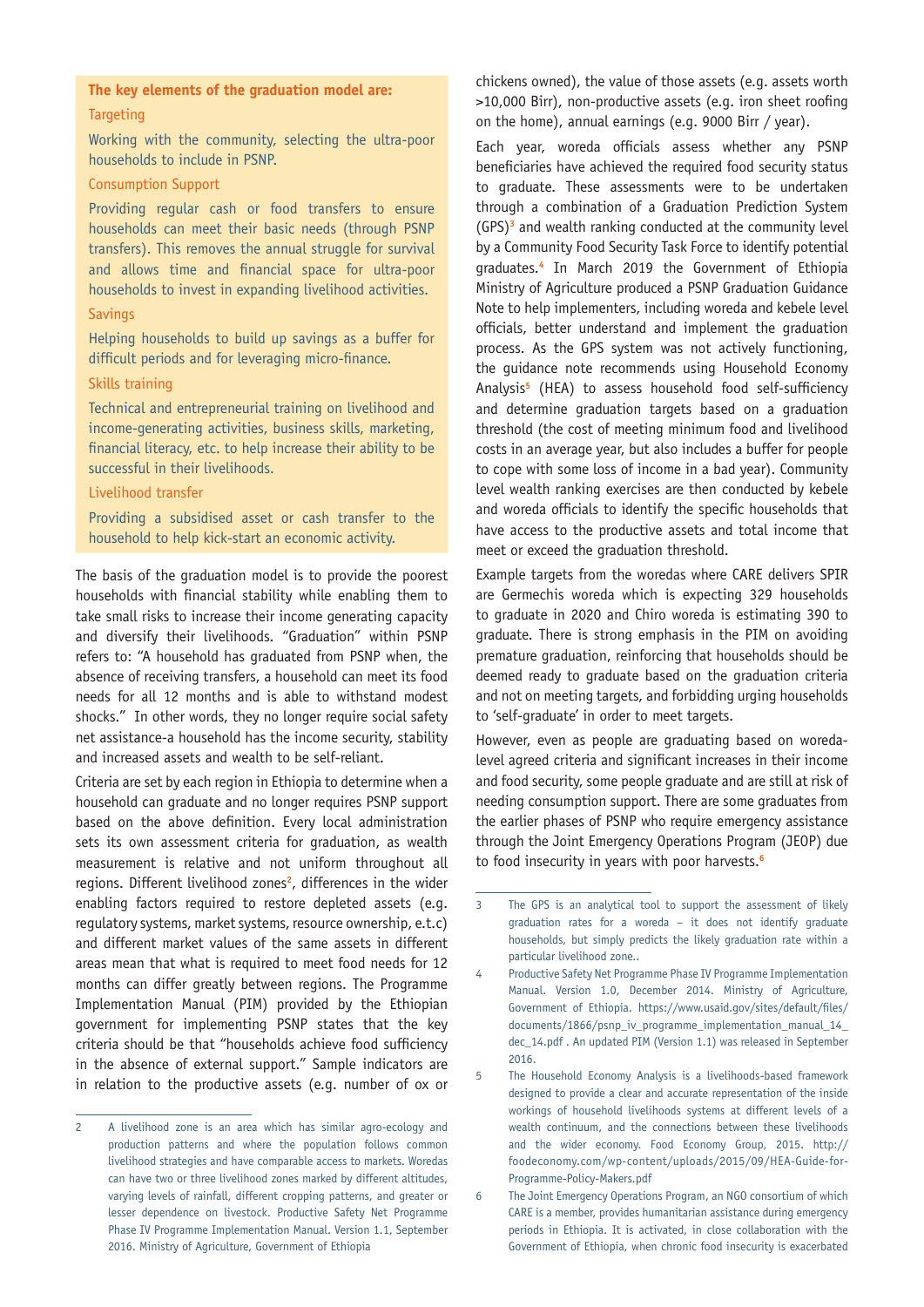Building resilience, which is the core aim of PSNP4, means helping people deal with current shocks and stresses as well as improving their ability to deal with shocks and stress they could face in future. Can we predict at what level of income or assets a household will be self-sufficient enough to deal with future shocks and economic stresses? Does our linear view of economic progression and the criteria we use to determine if someone is ready to graduate reflect the impact of repeated poor seasons and insufficient harvests on food security, or the cyclical nature of income highs and lows over the year, or the impact of saturated markets on commodity prices and therefore incomes?

And for those who have been selected based on the locally agreed criteria, is it purely a factor of assets and income levels which determine those who will be able to succeed without social support? Are all people who have achieved the graduation criteria likely to become self-reliant? What makes the difference between people who are able to graduate and be successful, and others who are not?

# **Purpose and Approach**

These questions were investigated in September 2019 during key informant interviews with a small sample of individual PSNP beneficiaries have been selected to over the past seven years or who are going to graduate in the forthcoming year. Most of the interviewees had graduated prior to the SPIR project, but lived in the woredas in which CARE delivers the SPIR programme. The interviews lasted between 1-2 hours, using open-ended questions to gather qualitative information. Participants were asked to share their experiences of how they have graduated, what they feel has enabled them to succeed where others have not, what are the risks they face to continued success, and how they feel about their future prospects.

#### **The seven PSNP graduates<sup>7</sup> were:**

- **1** male in the current PSNP4 due to graduate in a year
- **1** female widow in the current PSNP4 due to graduate in a year
- **1** female graduated 2 years ago, after 5 years in PSNP

**1** male graduated 2 years ago, after 5 years in PSNP

**1** male graduated 3 years ago, after 5 years in PSNP

**1** male graduated 7 years ago, after 5 years in PSNP, now receiving JEOP assistance

**1** female widow, husband graduated from PSNP 9 years ago, now receiving JEOP assistance

As there were a very small number of people interviewed, this brief is not intended to provide robust analysis or quantitative findings on the questions raised. Rather, the aim is to discuss and share graduates' perspectives on these issues that are fundamental to the durability of the positive impact of PSNP and HABP. Further investigation is needed to more deeply understand household and individual motives, factors and risks around graduation, and to understand how the wider system drivers influence graduation. There are many other factors which influence a household's ability to succeed which were not raised by the interviewees (e.g. number of productive household members, contingency cash, remittances, natural resources, access infrastructure [e.g. communication, transportation, electricity, markets], reliable market information, culture, religion, quality of the agricultural extension service delivery, etc). These factors differ from individual to individual, and also need to be understood further – particularly those enabling factors which are not directly supported through PSNP interventions.

# **Findings**

# **Factors for graduation success:** at the household level is there more beyond assets, income and livelihoods?

To achieve the goal of PSNP4 the PIM outlines the following indicators to be measured regularly through programme impact assessments:

- % of children age 6-23 months of age who receive minimum acceptable diet
- Household dietary diversity
- Average value of asset holdings
- Number of different income sources

The criteria for graduation in each woreda are developed through a community level wealth ranking exercise and assessed annually which PSNP beneficiaries have an income that without PSNP is above the graduation threshold. This is generally based on amount of productive assets, income generated through public works participation, other income generated through related livelihood business activities. Some examples provided in the PIM of wealth criteria are size of family, number of goats, sheep, cattle, chickens, number of hectares cultivated, etc.

In discussions with PSNP graduates, they all had significant improvements in these areas which led to their graduation. They shared similar experiences of what support they received to achieve these improvements: technical training on the livelihood they selected to pursue, business and financial skills training and receiving a cash grant or loan to invest in productive assets. After graduation, they continued to invest and grow their assets and diversify their livelihoods. They continued saving and using whatever money they could earn to reinvest into their livelihood activities. Some used the profit from buying and selling ox to purchase more ox, others were able to increase their livestock to include sheep, goats, cows, heifers and chickens. Some purchased additional ox and ploughs to be able to plough their own land (rather than renting it out for crop-sharing), and some were able

by emergency shocks, requiring additional coverage and emergency food relief. PSNP graduates are sometimes recipients of this support during times of acute food insecurity. https://www.ennonline.net/ fex/40/joint

Their ages were estimated between 30 and 65 years  $-$  it was acknowledged by the interview facilitators that these ages are estimates as many people do not have accurate birth records.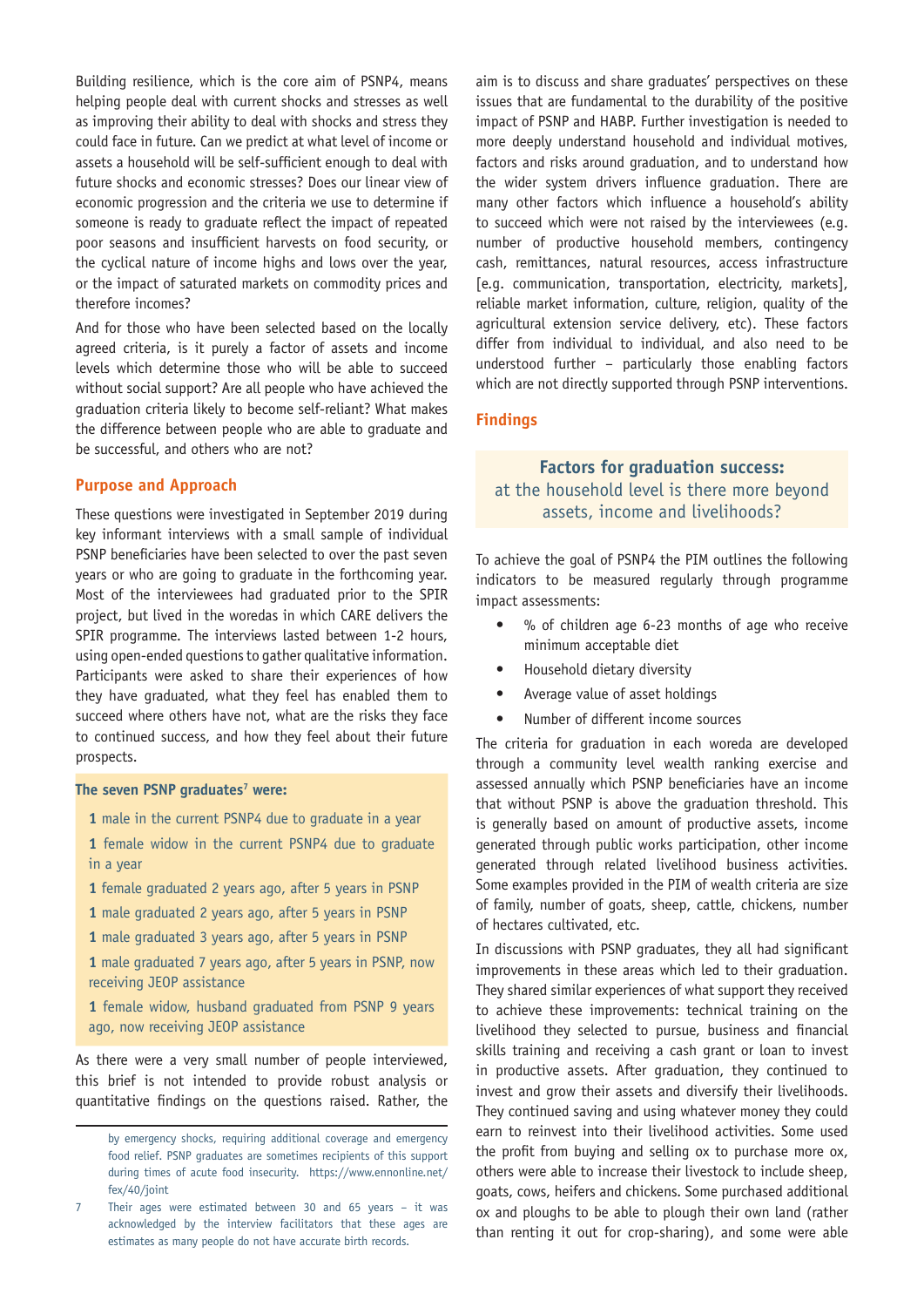to increase their profit on livestock by directly accessing markets without going through brokers.

However, they all mentioned that there were other people in their PSNP cohort who received the same support but were not able to graduate. When asked why they were able to succeed when others didn't, responses were:

### Personal drive and motivation

All mentioned that they wanted to take the skills and knowledge they received through the programme and do better for themselves and not be dependent on PSNP. Each of them expressed the desire to succeed and be self-reliant, to not to continue struggling year after year, and the willingness to work hard to make it happen.

#### **Perseverance**

When things did not work out they would try other activities, in other words they were not discourage by failure. Where investments were not increasing their income, they stopped and tried other ventures with the desire to keep progressing. E.g. one interviewee spoke of taking a loan to purchase sheep and goats and sell, but when he was only able to pay back the cost of loan, he took another loan and switched to calves and heifers.

# Entrepreneurial spirit and confidence in their ability to succeed

All of them felt that they had strong business acumen, including the ability to operate successfully in market environments (e.g. buying and trading) or mobilising others for business ventures (e.g. setting up producer collectives)

#### Aspirations

Interviewees all had aspirations and goals they were working towards (e.g. eventually owning a shop, renting a house in Chiro town, sending their children to college)

# Willingness to explore different options and take calculated risks, not limited only to what they have done before

Interviewees who were trying different things and aspiring to new livelihood options appeared more confident in their ability to succeed. E.g. one interviewee after being inspired through PSNP4, started different businesses and earned income through her trading. When some ventures did not work out, she tried selling other items or producing other goods for sale. Eventually through her different ventures she was able to buy a motorised pump for irrigation and has now opened a shop kiosk as well as acquired more farmland.

# Received a capital grant or loan for initial investment in productive assets, and continue reinvesting profits to increase income

All the interviewees have been able to generate profit from their investments and strongly feel the way to continue to succeed is to invest that profit towards increasing livelihood activity and asset-building. In any way that money can be saved or earned, people used it for reinvestment (e.g. an interviewee said when she attended technical trainings in the woreda town, she saved even her travel money and used it for more investment).

Evidence from resilience programming globally**<sup>8</sup>** demonstrates

that a combination of multiple interventions rather than providing a single support activity (e.g. cash assistance, or training, or business loans) is required to effectively support resilience to shocks and stresses. Thus, the combination of consumption support and business/financial literacy training alongside livelihood skills training and asset/lump sum grant or loan should be the model for enabling graduates to progress after graduation.

However, we can see that there are also individual qualities, which go beyond the grants, training and asset transfer which are determinants of success. The tangible assistance are the building blocks, but what people do with that and how successful they can become differs from individual to individual.**<sup>9</sup>**

Some participants also mentioned that other beneficiaries who have larger families struggled because what was provided through previous PSNP phases was not enough thus all the extra income they earned went towards their unmet needs. These larger families did not have the ability to shift beyond meeting basic needs, even with increased income and livelihood activities.**<sup>10</sup>**

# **Future shocks and economic stresses:** what might make people fall back?

The interviewees who graduated from PSNP more years ago were finding it harder to maintain their positive direction. Their reasons for struggling again were:

- Frequent drought or poor rains and poor harvests (affecting their cash crops and food for their animals, not having enough excess food to sell and not enough to feed their livestock, all of their business ventures being dependent on good rains each season)
- Increasing costs of educating children as they progress to higher education (as their children are now older and go to college, they have to pay higher school fees)
- Rising costs of inputs without the same of level of increase in incomes (costs of livestock feed increase significantly when PSNP graduates no longer receive

<sup>8</sup> Resilience Insights, Global Resilience Partnership – Lessons from the Global Resilience Partnership. September 2019. http:// grpinsightsreport.info/wp-content/uploads/2019/10/GRP\_

Resilience\_Insights\_Report.pdf ; Resilience Results – BRACED Final Evaluation, Synthesis Paper. September 2018. https://itad.com/wpcontent/uploads/2018/09/BRCJ6513-Final-Evaluation-report-1709- WEB.pdf; What does resilience mean in practice? Collective learning from multiple agencies. BOND Interagency Resilience Learning Group. April 2017. https://www.bond.org.uk/sites/default/files/resourcedocuments/ppa\_learning\_paper\_resilience\_in\_practice.pdf

<sup>9</sup> It is important to note that there are many other circumstantial factors that help graduates to succeed which were not identified by the interviewees (e.g. number of income-earning family members, remittances, culture, etc.), However this brief is only able to reflect what has been shared by interviewees. Further investigation is needed to understand the contributions and interlinkages of these other factors.

<sup>10</sup> This was due to a previous cap on providing assistance only up to five family members per household, even if the family was larger than five. The March 2019 Graduation Guidance Note now allows regions to determine how to better support larger families within the existing program caseload and budget, without having a predetermined cap on the number of household members that can be supported.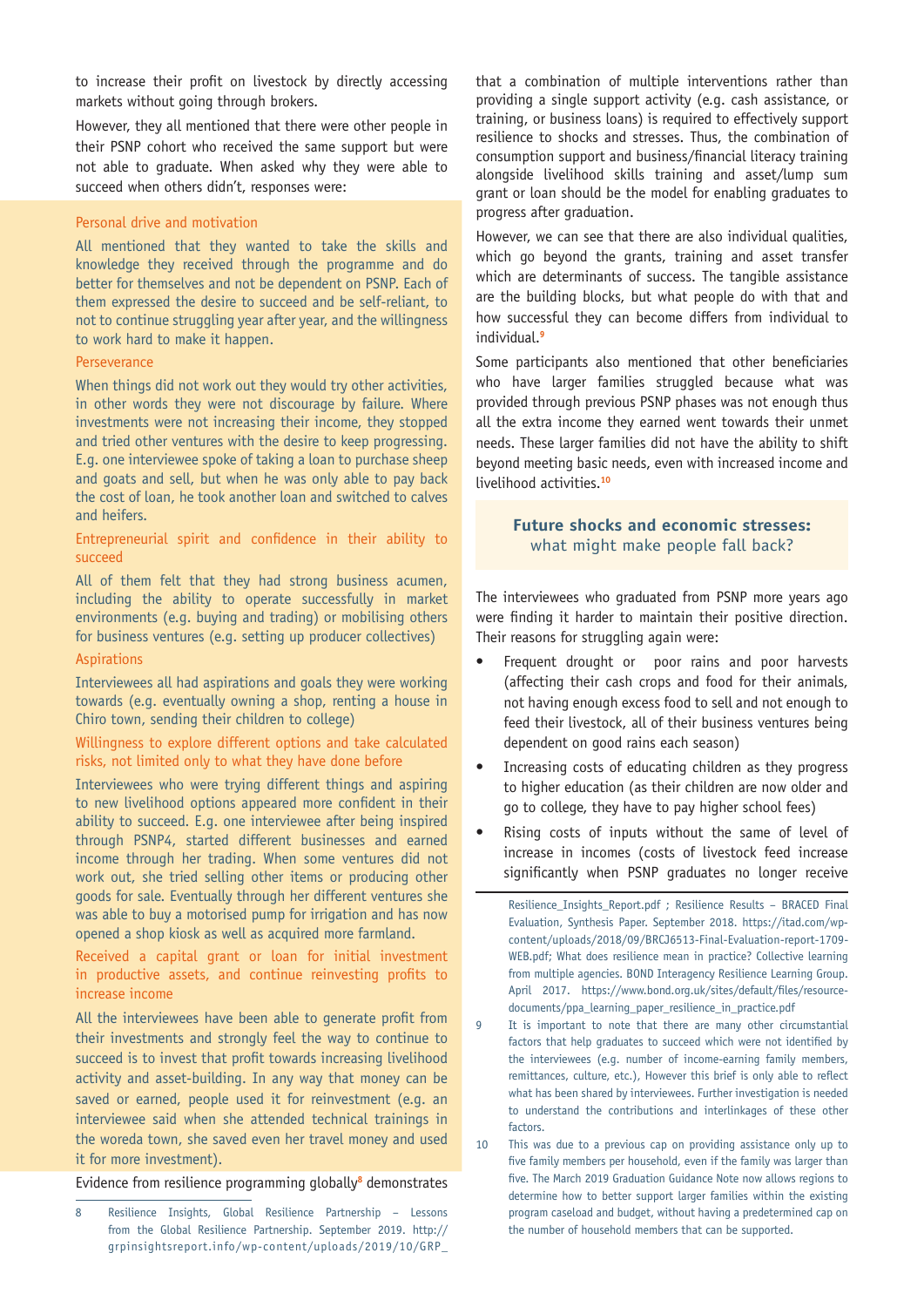subsidised inputs – 50kg livestock feed increased from 50 Ethiopian Birr to 400 Birr (USD 1.50 to USD 12) over the past five years)

Irrespective of how long ago they graduated, all interviewees said they where hoping for good rains this season – otherwise their crop yields would be lower or could fail. They would struggle to feed their livestock because they couldn't afford to buy animal feed and they would not make any profit from their increased investment in their farms (e.g. most had increased their planting of chat, and some started haricot beans and other vegetables). They all indicated that they would have to start selling off the assets they had accumulated, and a few have already sold of their livestock to cover household costs. (e.g. "When having to choose between feeding an ox and feeding your children, the children come first.").

Sending children to higher education has meant some interviewees have had to reduce their numbers of livestock each year or had no more savings and were unable to save any longer. A couple of participants were able to earn enough money from the efforts of PSNP and HABP to buy land in the nearby woreda town (as part of their plan to build a house to rent for further income), but even with this additional asset recurring food insecurity means they still do not have enough to survive throughout the year, have not been able to do anything further with the land they invested in, and require additional emergency assistance.

Even with concerns about the potential risks and setbacks, the graduates still had hope for the future. Those who were most confident in dealing with the uncertainty said they had:

- Entrepreneurial spirit, and determination to continue after facing obstacles (when ventures and investments failed, would not give up and would continue to try different things)
- Other ways to earn money if crops did poorly (some graduates said if they had a poor harvest they could rely on day labour, making and selling cookstoves, pottery, shopkeeping, etc. for income)

# **Reflection on the current PSNP4 and for future consideration.**

This initial investigation has elicited some useful information to reflect on PSNP4 and to continue exploring these issues, gather more evidence on the sustainability of graduation at the household level, and the systemic factors that influence graduation success.

Among the range of graduates who were interviewed, those who were soon-to-be or soon-after graduating had a more positive outlook and passionate enthusiasm about their futures compared with those who had graduated many years before. It is worth considering if this reduction in optimism indicates that it is not as easy to stay financially secure as years progress and situations get harder, and people's economic improvements are harder to sustain after graduation. From a different perspective, this could be an indication that the comprehensive 'full package' graduation model of PSNP4 better equips people to deal with economic ups and downs than the earlier approach of PSNP which provide less complementary

support. There could also be other factors that are not related to the programme or people's circumstances (e.g. people who are more recently involved in projects do not want to speak negatively as they are still receiving assistance, different individual characteristics among those we spoke with, etc.).

It was clear through these discussions with graduates that in addition to the concrete support provided through PSNP and HABP, there are personal traits that drive people forward and enable them to weather shocks and stresses – in other words, that make them more resilient. It is worth exploring whether we can pay more attention to the personal qualities that lead to successful graduation, and consider in future if we should be fining ways to support these (e.g. as determinants for graduation readiness alongside income levels and asset building, encouraging these traits through coaching, having graduates mentors others, foster collective businesses with entrepreneurial leaders to encourage positive motivation).

The graduation model enables people to progress off the need for social safety nets, however measuring static indicators on an annual basis (e.g. amount of income over a year, number of livestock animals owned, etc.) even with a buffer and a 12-month preparation time to graduation does not always indicate if a household will be able to sustain their improvements. The people interviewed shared their concerns and the pressures they face, and how insecure their situation is even after years of sustaining themselves since graduating. For graduates to continue advancing, we need to improve our understanding of the progression and support needed to help people who are 'just out of poverty' towards better security of livelihoods, income and assets. Also, efforts to help graduates address and mitigate future risks (household, economic and climate shocks and stresses) is important to avoid falling back into cyclical poverty and secure their upward economic trajectory and income stability.

Specific interventions that could be explored further (or continued and strengthened) are to:

- Provide longer access to emergency funding for previous graduates to prevent form falling back when stresses or shocks mean they are no longer able to sustain themselves and prevent them from falling back (stronger implementation of the 'Post-Graduation Monitoring and Support' in the Graduation Guidance).
- Other mechanisms to meet the additional financial pressures a graduate household may face, such as education grants, subsidised rates for inputs or additional assistance for larger families.
- Emergency funds through savings groups to help people deal with economic shocks without having to resort to negative coping mechanisms.
- Diversification of livelihoods to support both on-farm and off-farm options, so there are alternatives people can rely on if agricultural productivity is low (in other words, diversifying risk across their livelihoods so that not all livelihoods are dependent on rain-fed agriculture for their survival).
- Consider the economic viability of income generating